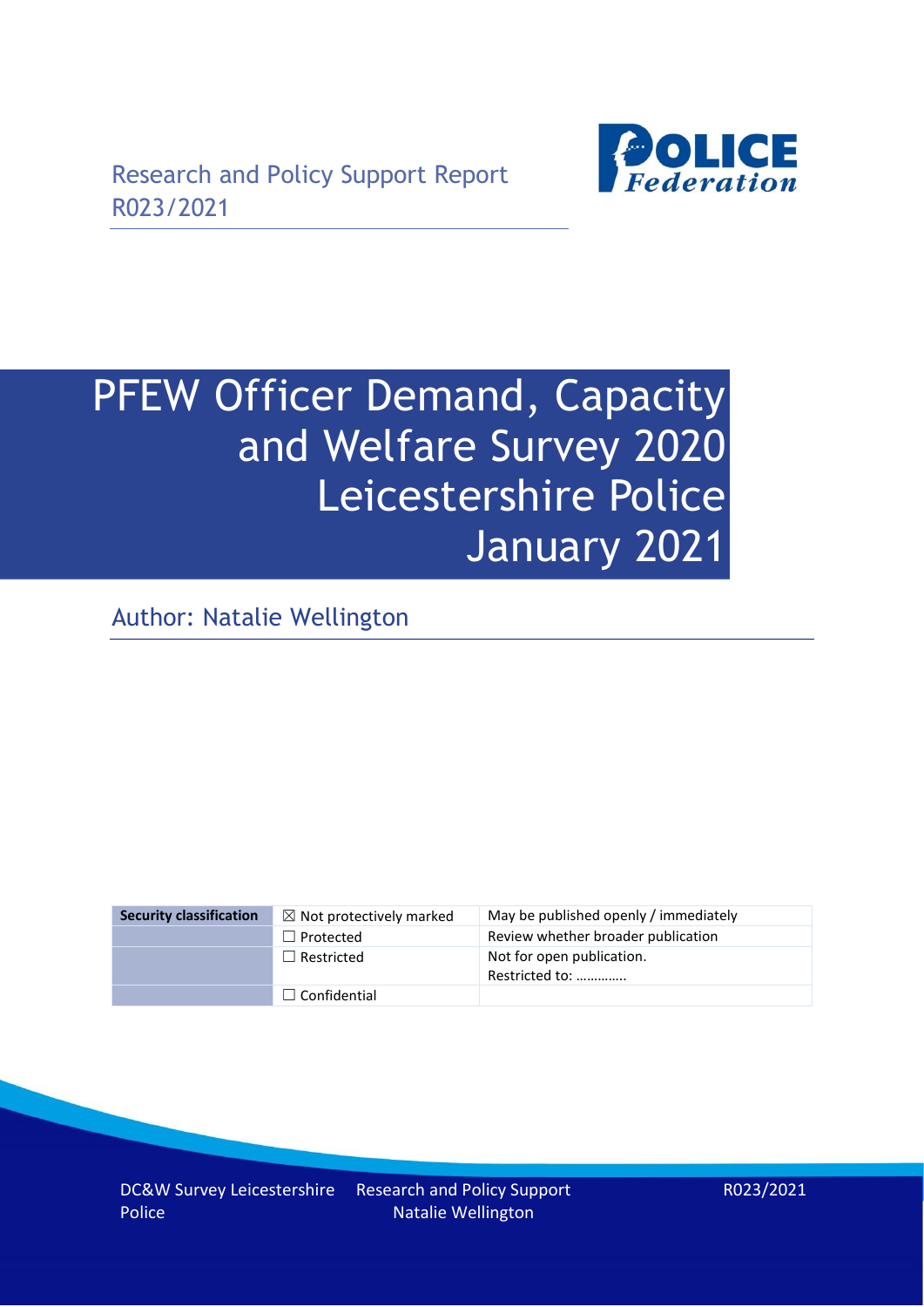# **CONTENTS**

| 2.          |                                                            |  |
|-------------|------------------------------------------------------------|--|
| 3.          |                                                            |  |
| 4.          |                                                            |  |
| 5.          |                                                            |  |
| 6.          |                                                            |  |
| $7_{\cdot}$ | ORGANISATIONAL SUPPORT FOR MENTAL HEALTH AND WELLBEING  17 |  |
| 8.          |                                                            |  |
|             |                                                            |  |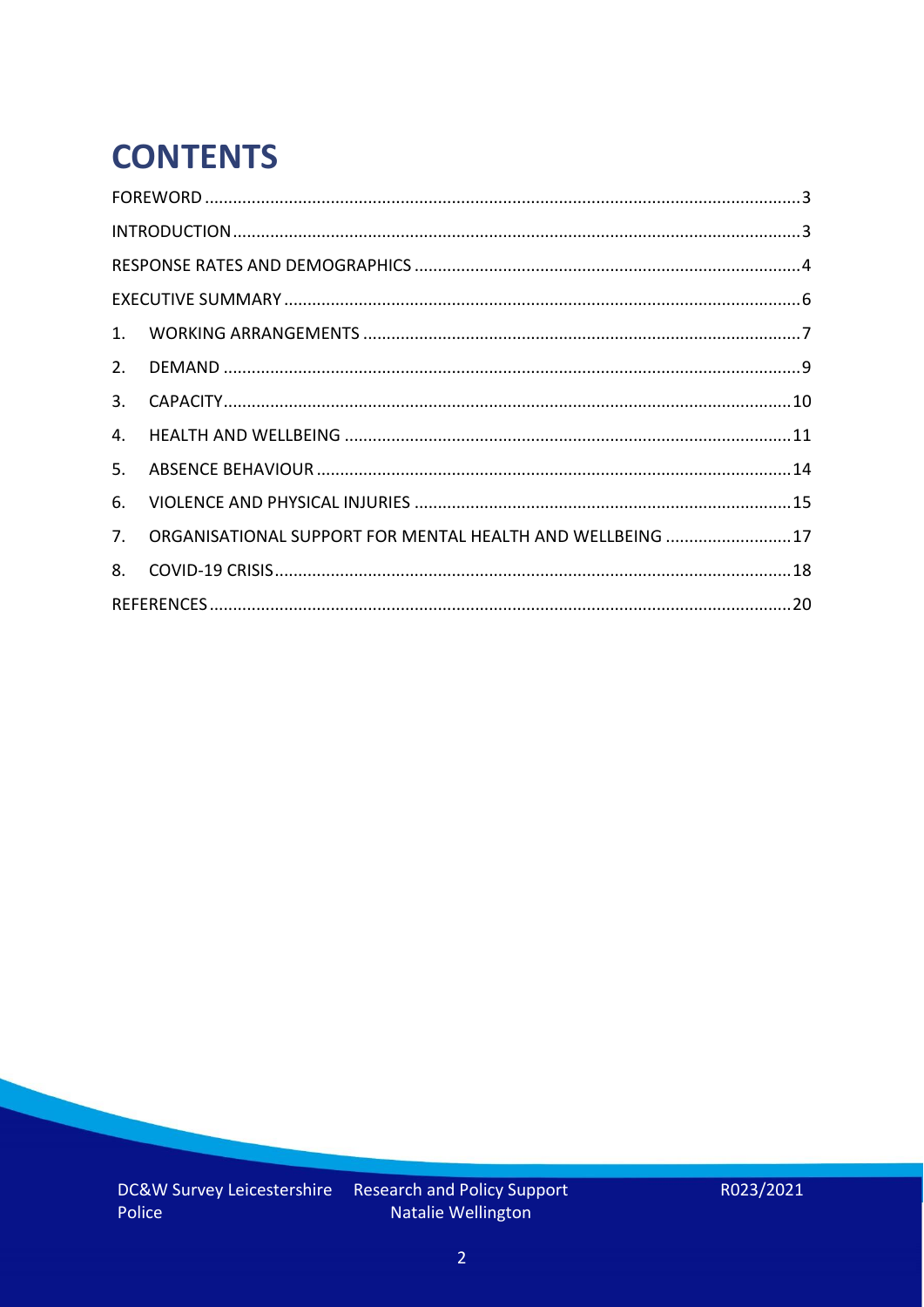### <span id="page-2-0"></span>**FOREWORD**

### <span id="page-2-1"></span>**INTRODUCTION**

The Demand, Capacity and Welfare Survey is a biennial survey that started in 2016. This was in response to unprecedented budgetary cuts and a 14% fall in officer numbers over a seven year period from a high of 142,056 in 2009 to 122,748 in March 2016. <sup>i</sup> Evidence from a focus group study conducted by the PFEW<sup>ii</sup> also highlighted that these reductions may have been having a negative effect on officers' individual wellbeing. It was within this context that the Police Federation of England and Wales (PFEW) began a biennial Demand, Capacity and Welfare Survey. The 2020 PFEW Demand, Capacity and Welfare Survey is the third iteration of the survey. Due to the current global health crisis we have included questions specific to COVID-19, in order to help us to better understand the impacts of working within the police service during this crisis and officers' experiences on the ground. We have reported personal impacts in a specific section and organisational impacts are reported at contextually appropriate points throughout the report, to enable comparisons with other relevant items (for example we have included the results for the question asking whether COVID-19 has had an impact on single-crewing within the same section as the results for the question regarding frequency of single-crewing).

This report provides a summary of responses to key questions from the 2020 PFEW Officer Demand, Capacity and Welfare Survey from respondents in Leicestershire Police.

Where appropriate, details of average responses from previous years, or the police service as a whole, are also presented.<sup>1</sup> However, differences across these figures have not been tested to assess whether they are statistically significant;<sup>2</sup> therefore, any and all differences reported are for guidance only and must be treated with caution. When comparing forcelevel data across years, a dash (–) is used, when applicable, to indicate where a force report was not provided due to small sample sizes.

Please be aware that the total number of responses for each item may vary slightly as not all items were answered by all respondents, and all percentages are rounded to the nearest

 $1$  Data were weighted at a national level on the basis of respondents' force to ensure that each force were proportionally represented within the national sample; no weightings were applied at a force level. More information about weightings can be found in the 2020 Technical Annex R098/2020.

 $2$  As all the data are derived from samples of the population, rather than the whole population, percentage figures calculated are strictly speaking estimates, rather than exact measures. This means that every figure has a margin of error associated with it. Hence a very small percentage difference year on year may be due to sampling, rather than to actual changes.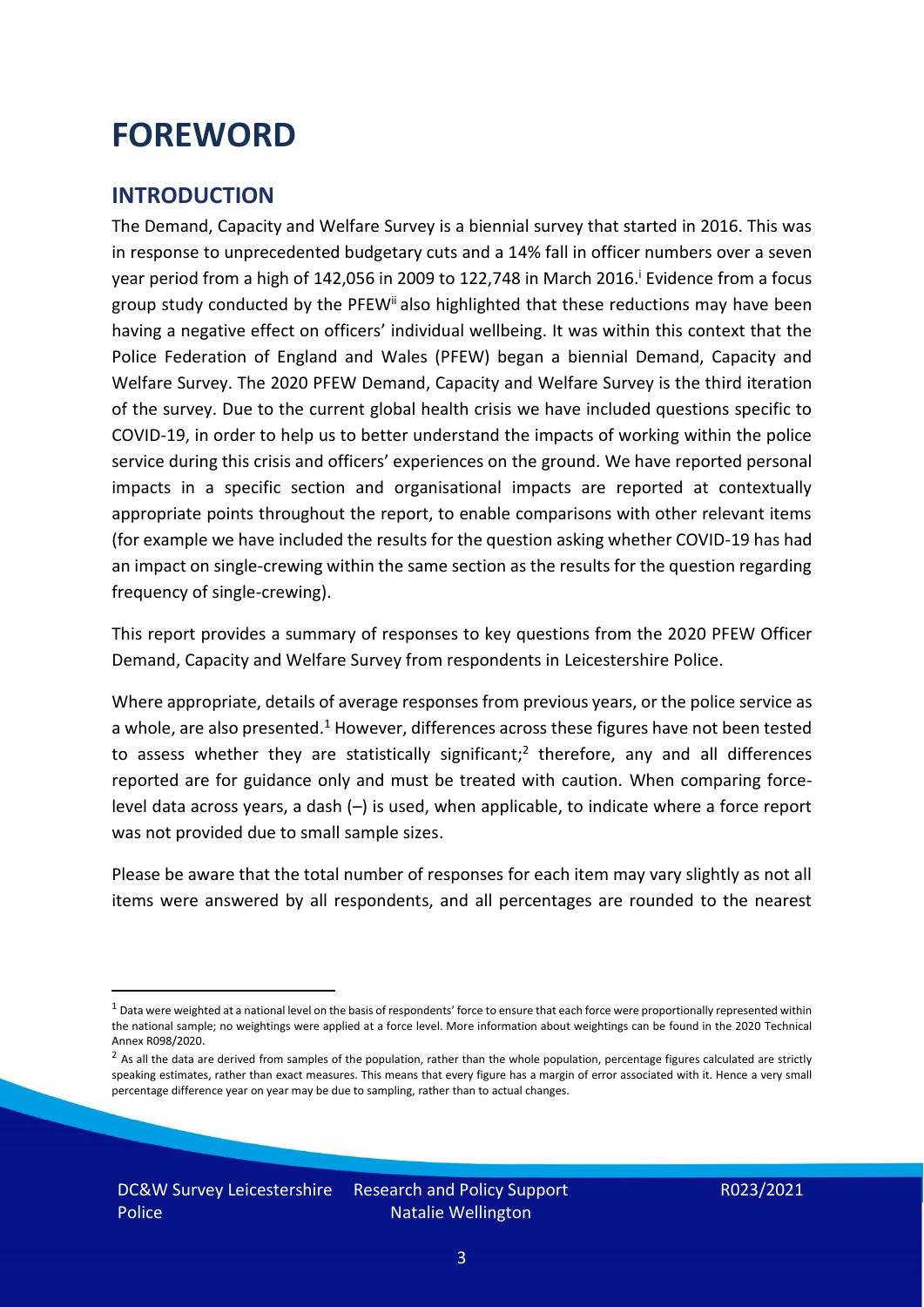whole number. In addition, the actual differences between any and all groups may be quite small, and these details should be considered when interpreting the data.

#### <span id="page-3-0"></span>**RESPONSE RATES AND DEMOGRAPHICS**

Survey responses were gathered over a seven-week period between October and November 2020. All officers of the federated ranks in England and Wales were eligible to participate. Analyses were conducted on a sample of 12,471 responses drawn from all 43 forces across England and Wales. The national response rate for the 2020 survey was 10%.

Overall, 3% of respondents (n=423) to the survey declined to state which force they belonged to. These responses have been included within the national data but are excluded from force-level analyses.<sup>3</sup>

317 responses were received from Leicestershire Police, representing a response rate of around 16% (based on March 2020 Home Office figures of officer headcount).<sup>iii</sup> The margin of error for this report has been calculated using the size of the sample and population. At a 95% confidence level, this force report has a 5% margin of error. If the margin of error is less than 5%, it can be considered to be within the normal bounds of academic rigour.<sup>4</sup> If this threshold has not been met, the results from this report must be interpreted with caution.

68% of responses from Leicestershire Police were received from male officers and 28% of responses were from female officers. The other 3% preferred not to say or identified in another way. In regards to rank, 72% of respondents from Leicestershire Police were Constables, 23% were Sergeants, 5% were Inspectors, and 0% were Chief Inspectors. 8% of responses from Leicestershire Police were received from Black and Minority Ethnic (BME) officers.

DC&W Survey Leicestershire Research and Policy Support Police Natalie Wellington

<sup>&</sup>lt;sup>3</sup> Please see the 2020 Technical Annex R098/2020 for excluded cases.

<sup>&</sup>lt;sup>4</sup> The generally accepted academic standards is a 95% confidence level with a 5% (or less) margin of error.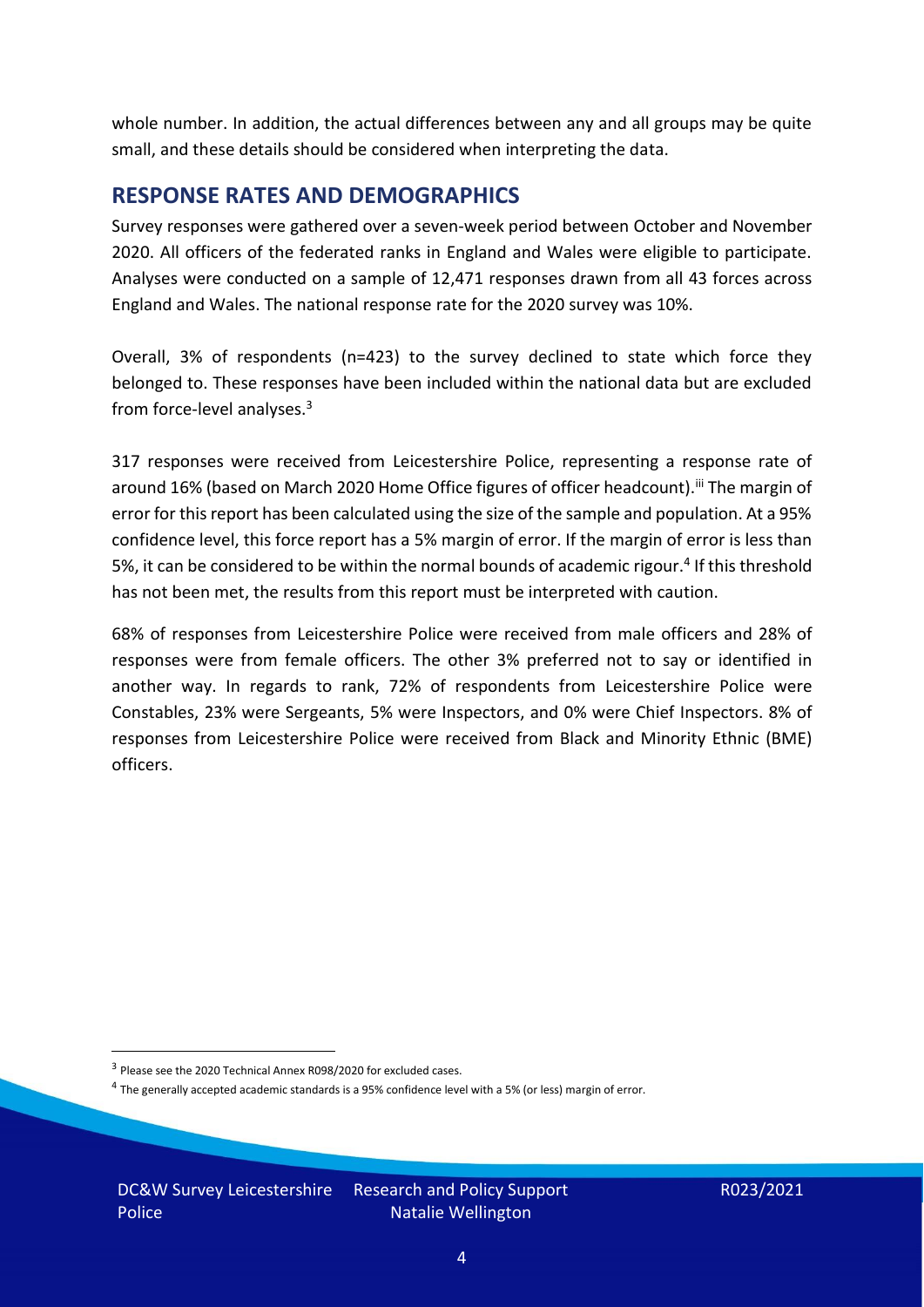### **INFOGRAPHIC**

### **Who responded?**

**317** responses were received from Leicestershire Police, representing a **16%** response rate.



DC&W Survey Leicestershire Police

Research and Policy Support Natalie Wellington

#### R023/2021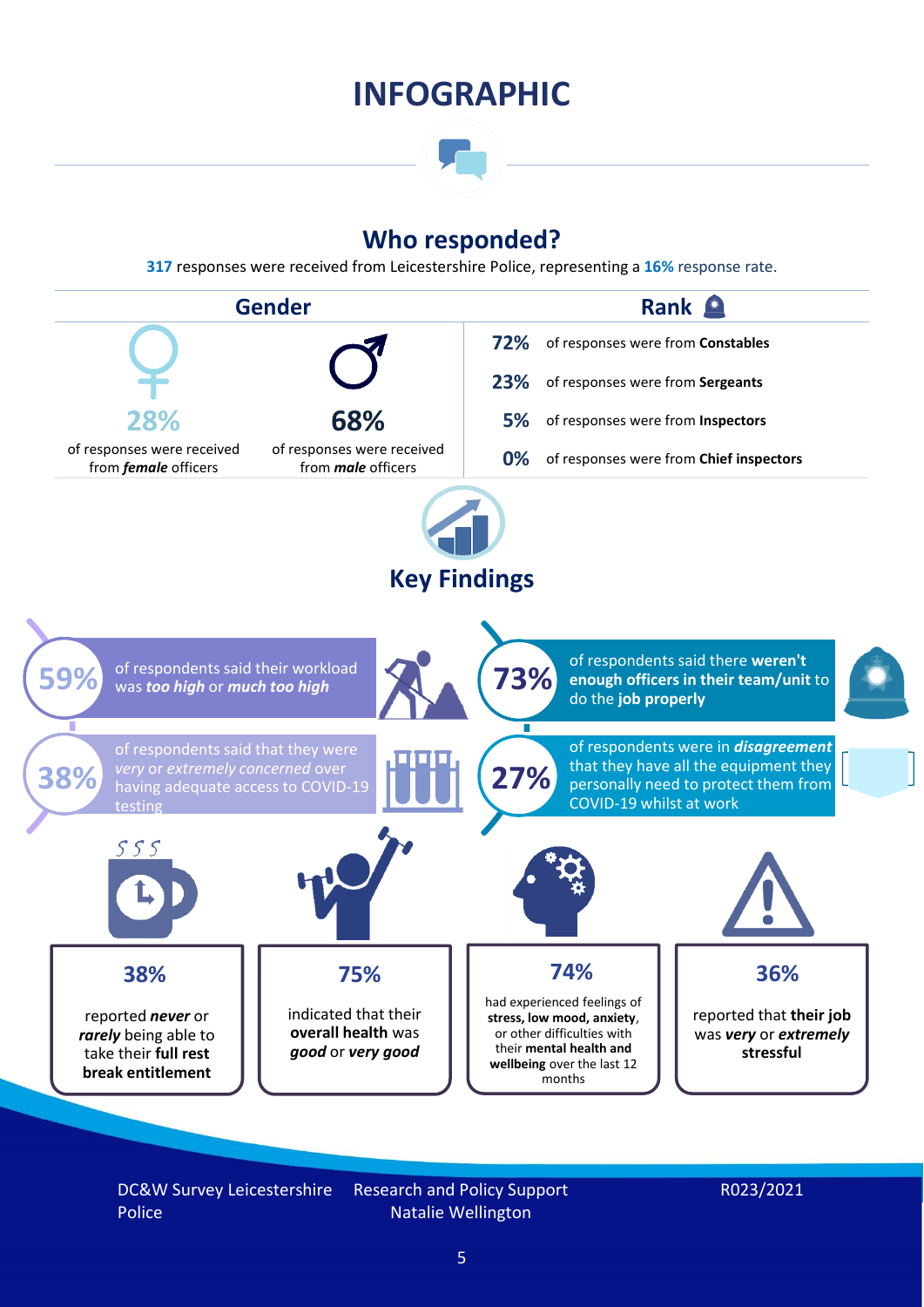### <span id="page-5-0"></span>**EXECUTIVE SUMMARY**

- **317** responses were received from Leicestershire Police, representing a response rate of around **16%**.
- The average (mean) rating for **overall job satisfaction** for respondents was **5/10**.
- **55%** reported being **single-crewed** *often* or *always* and **14%** reported being **singlecrewed** *more often* due to **COVID-19**.
- **38%** of respondents reported *never* or *rarely* being able to take their **full rest break entitlement**; *lower than* the proportion in 2018 (51%).
- **59%** of respondents reported that their **workload** is currently *too high*, or *much too high*; *lower than* the proportion in 2018 (85%).
- **73%** of respondents said there **weren't enough officers in their team/unit** to do the **job properly**.
- The average (mean) **overall life satisfaction** rating was **6/10**. This can be compared to the national average of 6/10.
- **75%** of respondents indicated that their **overall health** was *good* or *very good.*
- **36%** of respondents said that they viewed their job as *very* or *extremely* **stressful**. This was *lower than* the proportion in 2018 (43%).
- **74%** of respondents indicated that they had **experienced feelings of stress, low mood, anxiety, or other difficulties with their health and wellbeing** over the last 12 months.
- **19%** of respondents reported that they had suffered **one or more injuries** that required medical attention as a result of **work-related violence** in the last year.
- **14%** of respondents reported that they had suffered **one or more injuries** that required medical attention as a result of **work-related accidents** in the last year.
- **26%** of respondents reported that they were *very* or *extremely worried* about the **impact that the COVID-19 crisis will have on them personally**.
- **4%** of respondents reported that they *have* or *have had* **COVID-19** confirmed by a positive antigen or antibody test.
- **27%** of respondents reported that they *disagreed* or *strongly disagreed* that they **have all the equipment they personally need to protect them from COVID-19 whilst at work**.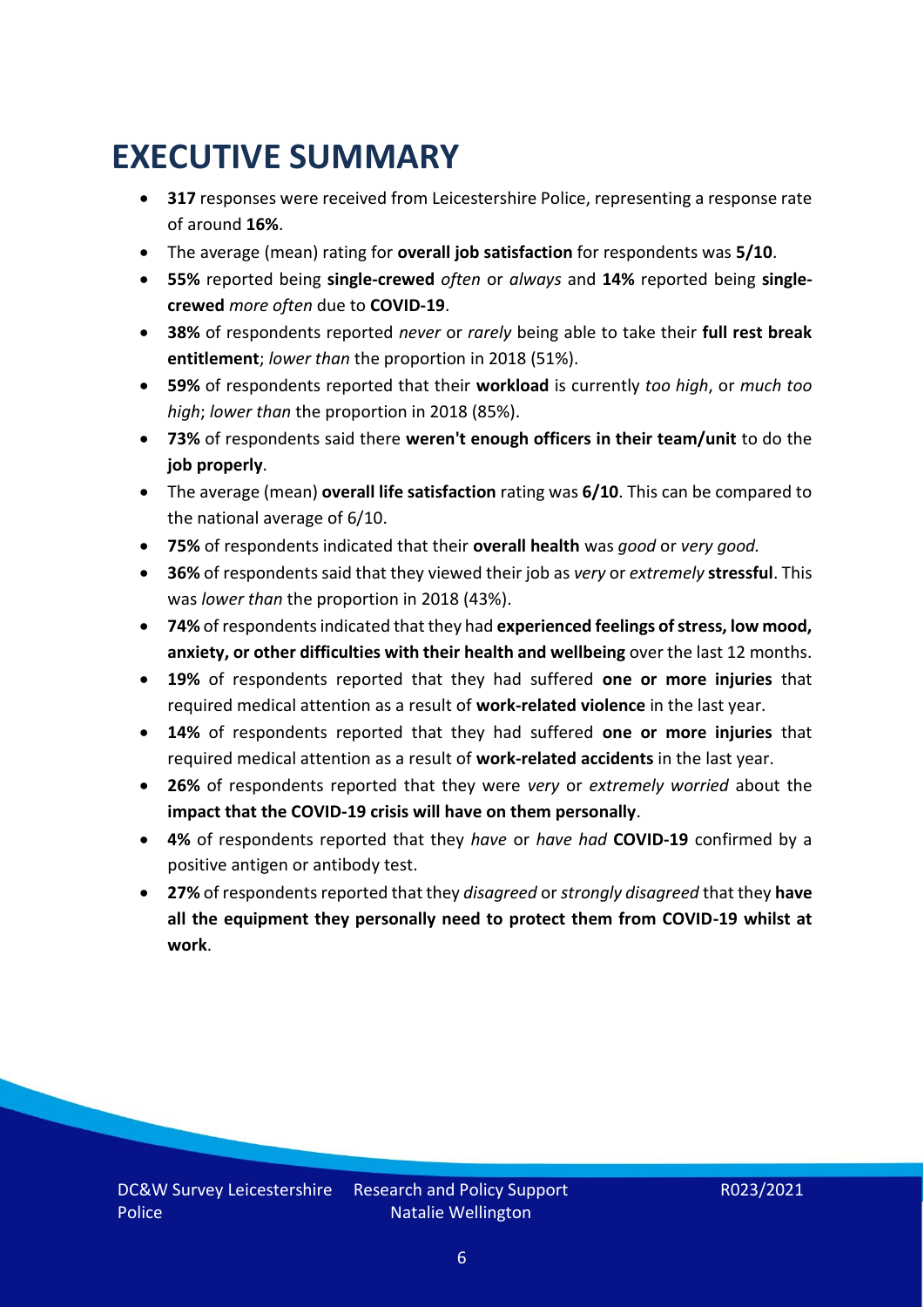### <span id="page-6-0"></span>**1. WORKING ARRANGEMENTS**

### **1.1. OVERALL JOB SATISFACTION**

Respondents were asked to rate their overall job satisfaction between 0 and 10, where 0 was 'not at all satisfied' and 10 was 'completely satisfied.' The average (mean) rating for overall job satisfaction for respondents from Leicestershire Police was 5/10 (range 0-10), with 38% of respondents reporting an overall job satisfaction rating of *4* or *less*. This can be compared to the national average of 5/10 (range 0-10), and 37% of respondents reporting an overall job satisfaction rating of *4* or *less*.

### **1.2. SHIFT LENGTH**

5% of respondents from Leicestershire Police reported that their formal shift duration was more than the 8-10 hours advised by the Health and Safety Executive<sup>iv</sup> and the Police Negotiating Board,<sup>v</sup> and 5% of respondents indicated a shift length of 12 hours or *more*. 9% of the national sample indicated that their formal shift duration was more than 8-10 hours, and 7% indicated a shift length of *12 hours* or *more*. 5

#### **1.3. SINGLE-CREWING**

Among respondents from Leicestershire Police, for whom this item was applicable, 55% reported being single-crewed either *often* or *always* over the previous 12-month period. This can be compared with 58% of respondents from the national sample.<sup>6</sup>

Due to COVID and the social distancing regulations implemented by the UK government, forces may have changed their normal operational procedures around crewing in order to reduce opportunities for infection between colleagues. The NPCC released guidance stating that when officers are double crewed a surgical Type IIR face mask should be worn in an enclosed space, such as a vehicle or personnel carrier, when social distancing cannot be achieved.<sup>vi</sup> However, some of the units may have decided to reduce the risk further by limiting double crewing or placing officers in bubbles. As such, in this year's iteration of the survey we wanted to ask an additional query about COVID-19 in relation to crewing levels, to see if crewing levels were affected by this. The findings were that 14% from Leicestershire Police reported being single-crewed *more often* due to COVID-19.

DC&W Survey Leicestershire Police Research and Policy Support Natalie Wellington

<sup>&</sup>lt;sup>5</sup> Respondents that reported not applicable were removed from force-level and national analysis.

 $<sup>6</sup>$  Respondents that reported not applicable were removed from force-level and national analysis.</sup>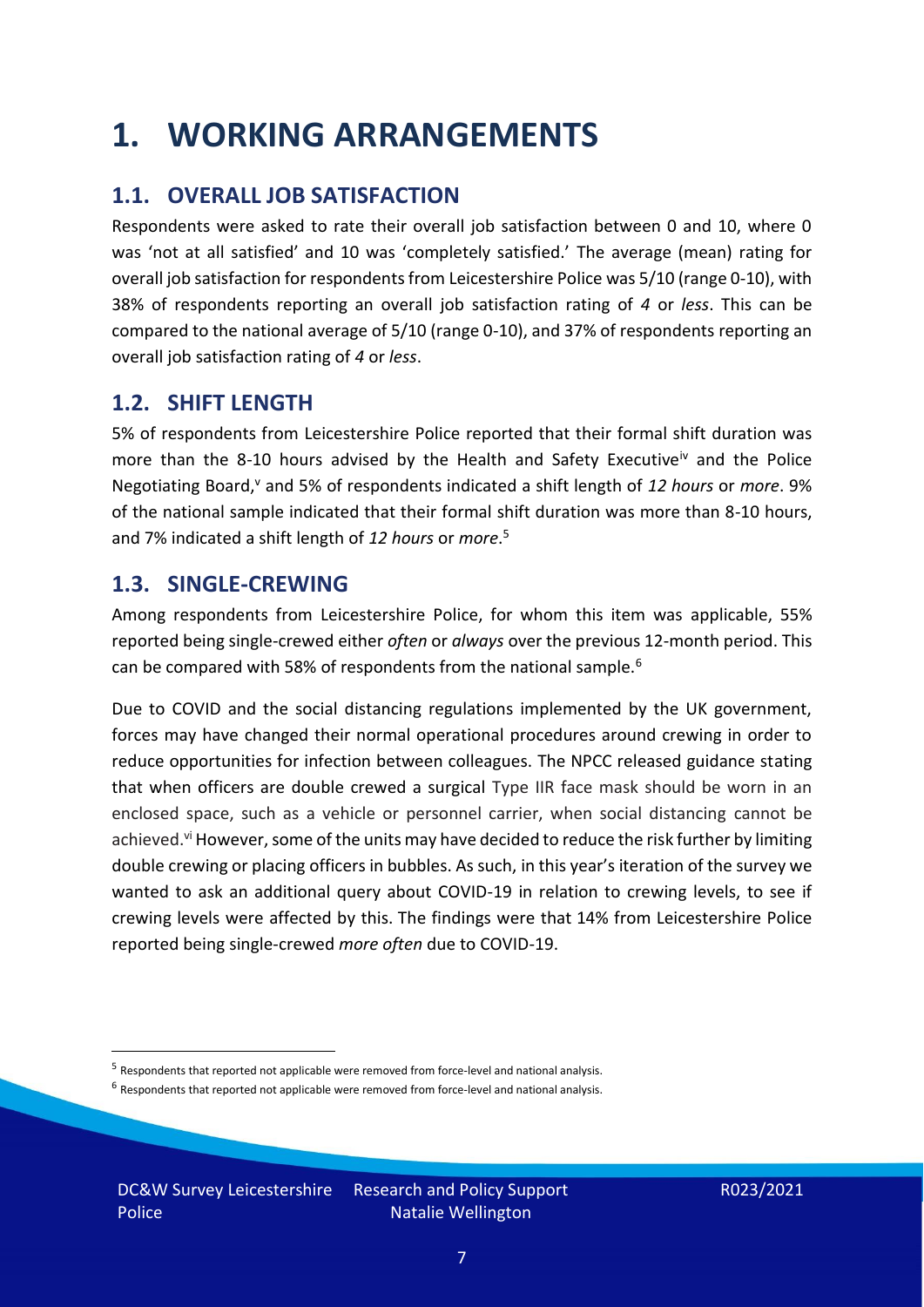### **1.4. BREAKS, REST DAYS AND ANNUAL LEAVE**

38% of respondents from Leicestershire Police reported *never* or *rarely* being able to take their full rest break entitlement, and 52% reported having had *two* or *more* rest days cancelled in the previous 12-month period. Furthermore, 77% of respondents from Leicestershire Police told us that they had a request for annual leave refused *once* or *more* in the previous 12 month period.

Historical comparisons for items relating to breaks, rest days and annual leave for Leicestershire Police, are also provided in *Table 1* below.

| Table 1: Force level figures for breaks, rest days<br>and annual leave                                       | 2016 | 2018 | 2020 |
|--------------------------------------------------------------------------------------------------------------|------|------|------|
| Reported being never or rarely able to take full<br>rest break entitlement                                   |      | 51%  | 38%  |
| Reported having two or more rest days<br>cancelled in the previous 12 months                                 |      | 67%  | 52%  |
| Reported having a request for annual leave<br>refused once or more in the previous 12<br>months <sup>7</sup> |      | 82%  | 77%  |

DC&W Survey Leicestershire Research and Policy Support Police Natalie Wellington

<sup>&</sup>lt;sup>7</sup> Please note, there were moderate changes to the question wording and response scale for this item between the 2016 and 2018 iterations of this survey. Please take this into consideration when interpreting any and all differences in the findings between these years, as altering the way in which a question is framed may unintentionally affect the way in which an individual responds.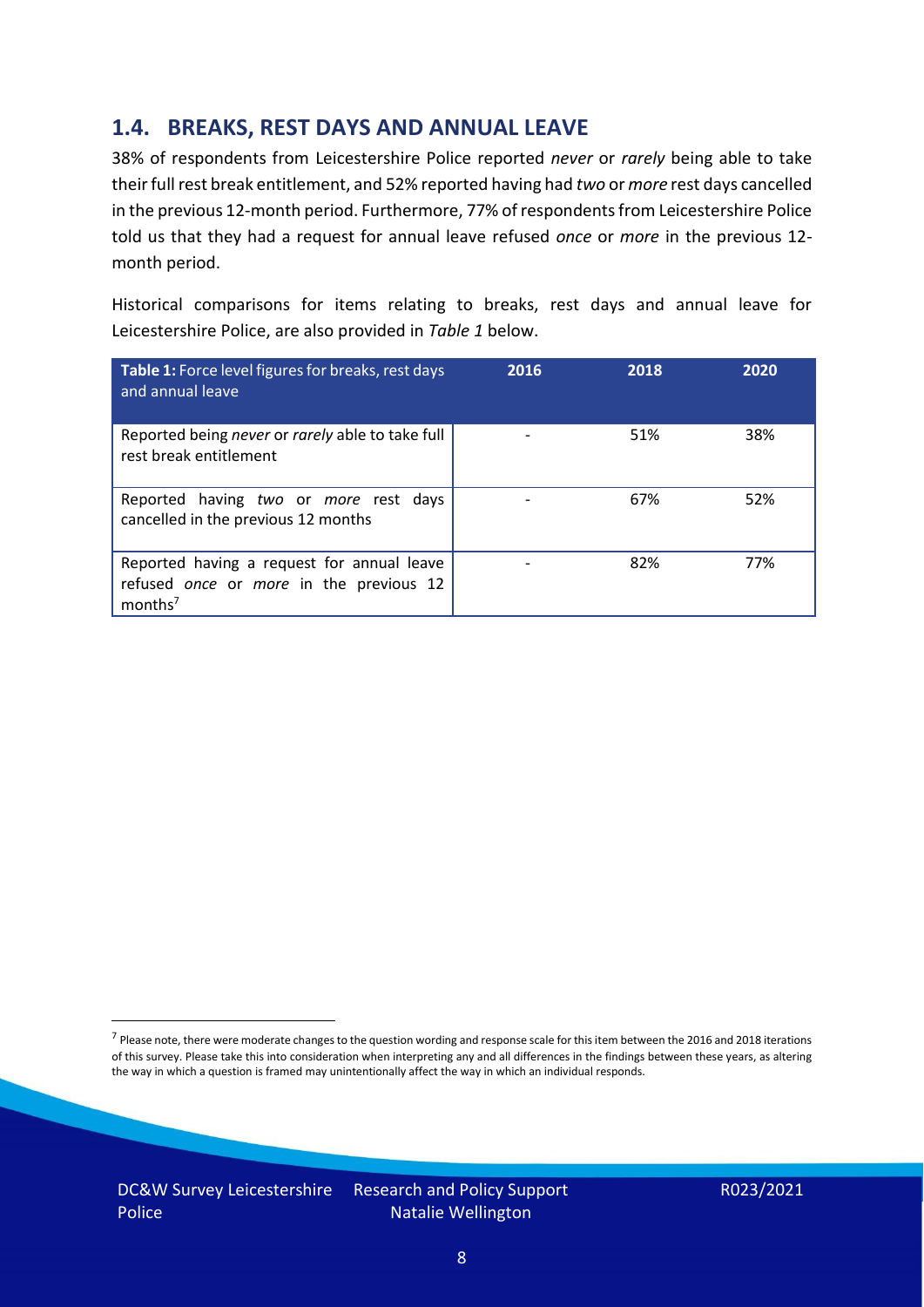## <span id="page-8-0"></span>**2. DEMAND**

### **2.1. WORKLOAD**

59% of respondents from Leicestershire Police told us that their workload is currently *too high*, or *much too high*. An historical comparison for both national and local proportions for workload are displayed in *Table 2* below.

| Table 2: Proportion of respondents reporting<br>that their workload was too high or much too<br>high in the previous 12-month period | 2016 | 2018 | 2020 |
|--------------------------------------------------------------------------------------------------------------------------------------|------|------|------|
| Force-level figures                                                                                                                  |      | 85%  | 59%  |
| National figures                                                                                                                     | 66%  | 72%  | 60%  |

### **2.2. AMOUNT AND PACE OF WORK**

83% of respondents from Leicestershire Police *disagreed* or *strongly disagreed* that they generally have enough officers to manage all the demands being made on them as a team/unit.

Furthermore, 12% *agreed* or *strongly agreed* that they had enough time to engage in proactive policing in their team/unit. An historical comparison for both national and local proportions for this item are displayed in *Table 3* below.

| Table 3: Proportion of respondents reporting<br>that they agreed or strongly agreed that they<br>had enough time to engage in proactive<br>policing in their team/unit | 2016 | 2018 | 2020 |
|------------------------------------------------------------------------------------------------------------------------------------------------------------------------|------|------|------|
| Force-level figures                                                                                                                                                    |      | 8%   | 12%  |
| National figures                                                                                                                                                       | 13%  | 9%   | 14%  |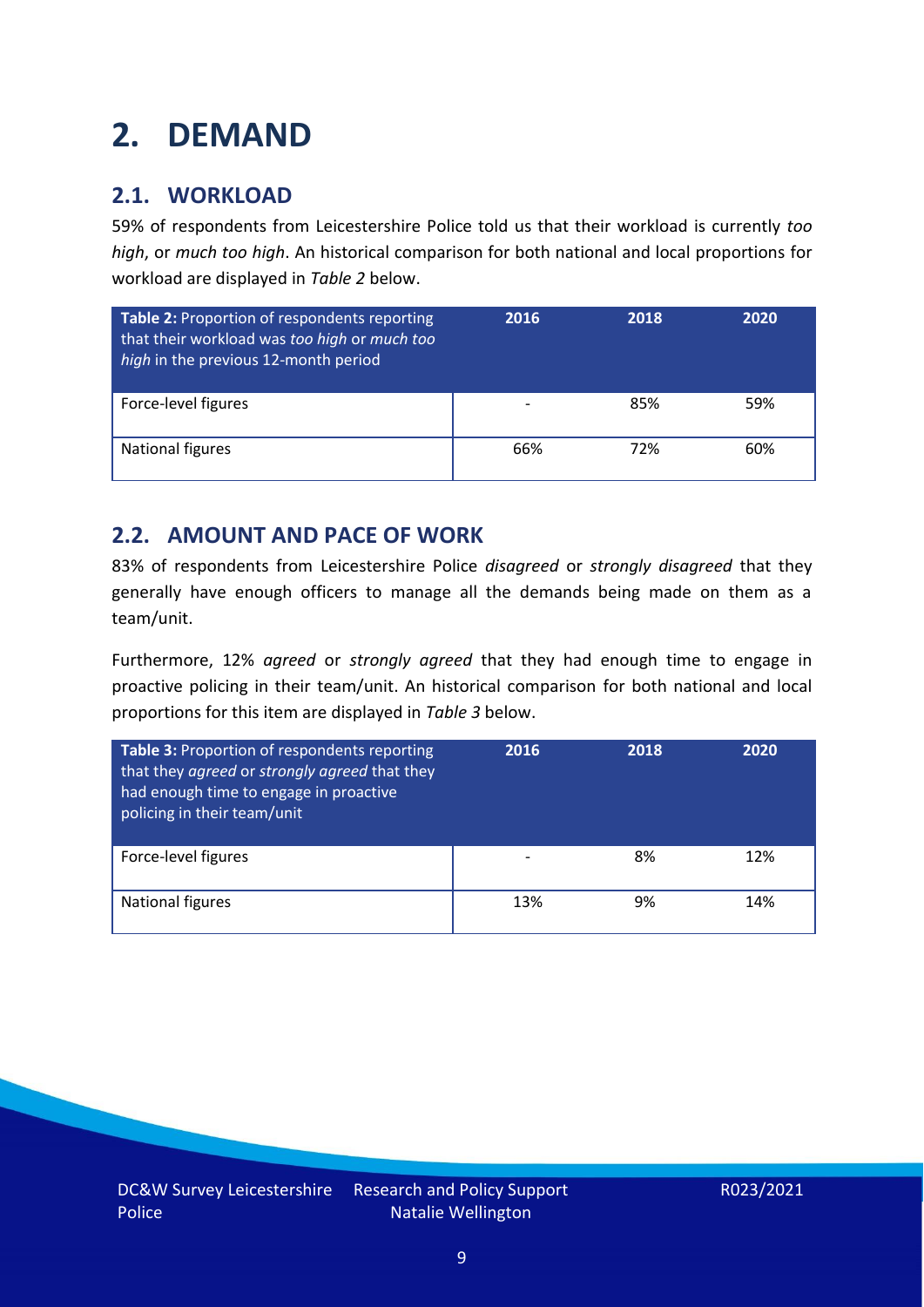### <span id="page-9-0"></span>**3. CAPACITY**

### **3.1. MINIMUM OFFICER STAFFING**

82% of respondents from Leicestershire Police indicated that their team or unit had a minimum officer staffing level.

Among respondents whose team or unit had a minimum officer staffing level, 15% indicated that this level was *never* or *rarely* achieved.

Respondents were asked how often minimum staffing levels have been met compared to before the COVID-19 crisis. 25% reported minimum staffing levels being met *less frequently* compared to before the COVID-19 crisis.

### **3.2. OFFICER STAFFING ARRANGEMENTS**

63% of respondents *disagreed* or *strongly disagreed* that the way officer staffing levels are determined in their team/unit seems to be effective. Historical comparisons for this item and one other key item, relating to capacity to deal with demand for Leicestershire Police, are provided in *Table 4* below.

| <b>Table 4:</b> Force level figures for key items relating to capacity                  |      |                                                               |      |
|-----------------------------------------------------------------------------------------|------|---------------------------------------------------------------|------|
| <b>Statements</b>                                                                       |      | Proportion of respondents who<br>disagreed with the statement |      |
|                                                                                         | 2016 | 2018                                                          | 2020 |
| The way officer staffing levels are determined in my<br>team/unit seems to be effective |      | 81%                                                           | 63%  |
| There are enough officers in my team/unit for me to do<br>my job properly               |      | 90%                                                           | 73%  |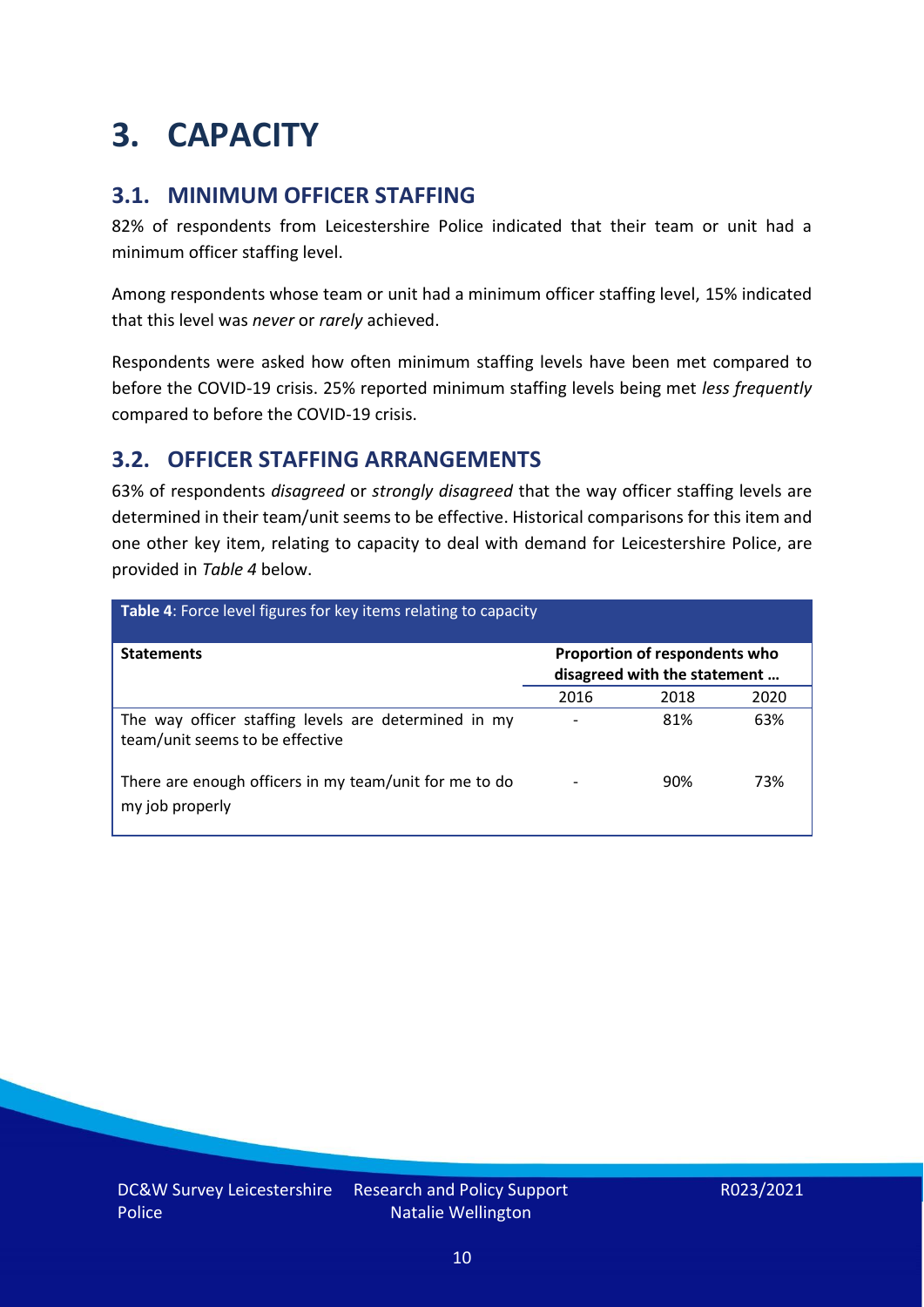### <span id="page-10-0"></span>**4. HEALTH AND WELLBEING**

### **4.1. OVERALL LIFE SATISFACTION AND WORTHWHILENESS**

Respondents were asked to rate their overall life satisfaction on a scale from 0 to 10, where 0 was *'Not at all satisfied'* and 10 was *'Completely satisfied'*. Furthermore, respondents were also asked to rate how worthwhile they feel the things they do in their life are on a scale from 0 to 10, where 0 was *'Not at all worthwhile'* and 10 was *'Completely worthwhile'.* These two items replicate the overall life satisfaction and overall worthwhileness questions posed within the Annual Population Survey by the Office for National Statistics (UK) and were included in the Demand, Capacity and Welfare Survey to enable benchmarking against the general population. vii

The average (mean) overall life satisfaction rating for the general population was 7 out of 10. The average (mean) rating for Leicestershire Police was 6 out of 10, with 21% of respondents reporting a low overall life satisfaction rating of *4* or *less*. These results can be compared to the national average of 6/10, with 23% of respondents reporting a low overall life satisfaction rating of *4* or *less*.

The average (mean) overall worthwhileness rating for the general population was 7 out of 10. The average (mean) rating for Leicestershire Police was 7 out of 10, with 16% of respondents reporting a low overall worthwhileness rating of *4* or *less*. These results can be compared to the national average of 7/10, with 18% of respondents reporting a low overall worthwhileness rating of *4* or *less*.

### **4.2. OVERALL PHYSICAL HEALTH**

Respondents were asked to rate their overall health on a scale from *very good* to *very poor*. An historical comparison for both national and local proportions for this item are in *Table 5* below.

| Table 5: Self-rated overall physical health |                       | 2016 | 2018 | 2020 |
|---------------------------------------------|-----------------------|------|------|------|
|                                             | Poor or very poor     |      | 10%  | 9%   |
| Force-level figures                         | Neither good nor poor |      | 19%  | 17%  |
|                                             | Good or very good     |      | 71%  | 75%  |
|                                             | Poor or very poor     | 12%  | 7%   | 9%   |
| National figures                            | Neither good nor poor | 23%  | 17%  | 20%  |
|                                             | Good or very good     | 65%  | 77%  | 71%  |

Research and Policy Support Natalie Wellington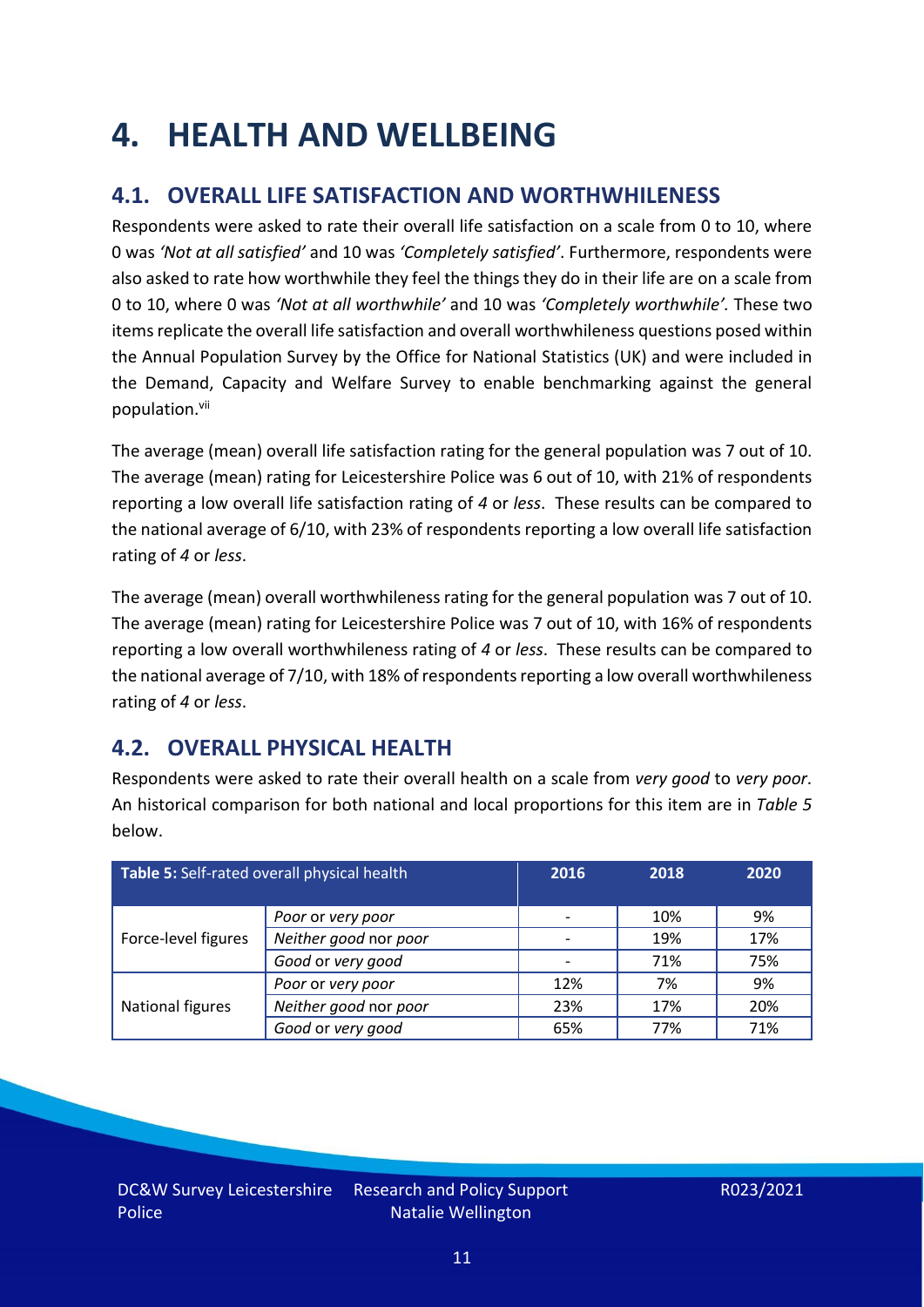### **4.3. SINGLE-ITEM INDICATORS FOR MENTAL HEALTH**

#### **4.3.1. ANXIETY AND HAPPINESS**

Overall anxiety was measured using a single-item measure. Respondents were asked to rate how anxious they had felt the day before on a scale from 0 to 10, where 0 was *'Not at all anxious'* and 10 was *'Completely anxious'*. Overall happiness was also measured using a single-item measure and respondents were asked to rate how happy they had been the day before on a scale from 0 to 10, where 0 was *'Not at all happy'* and 10 was *'Completely happy'*. These items replicate the overall anxiety and overall happiness questions posed within the Annual Population Survey by the Office for National Statistics (UK) and were chosen to enable benchmarking against the general population.<sup>viii</sup>

The average (mean) overall anxiety rating for the general population was 4 out of 10, with 36% of respondents reporting a high overall anxiety rating of *6* or *more*. <sup>8</sup> The average (mean) rating for Leicestershire Police was 4 out of 10, with 35% of respondents reporting a high overall anxiety rating of *6* or *more*. These results can be compared to the national average of 4/10, with 35% of respondents reporting a high overall anxiety rating of *6* or *more*. 9

The average (mean) overall happiness rating for the general population was 7 out of 10. The average (mean) rating for Leicestershire Police was 6 out of 10, with 26% of respondents reporting a low overall happiness rating of *4* or *less*. These results can be compared to the national average of 6/10, with 25% of respondents reporting a low overall happiness rating of *4* or *less*.

#### **4.3.2. STRESS**

Work related stress was measured using a single-item measure. 36% of respondents from Leicestershire Police said that they viewed their job as *very* or *extremely stressful*.

This is *higher than* the proportion reported in the national sample (33%) and *lower than* the proportion reported by Leicestershire Police in 2018 (43%).

Stress outside of work was assessed using an adaptation of the work-related stress measure. 10% of respondents from Leicestershire Police said that they viewed their life outside of work as *very* or *extremely stressful*.

Natalie Wellington

<sup>&</sup>lt;sup>8</sup> Please note that proportions for other wellbeing measures were not provided

 $9$  Overall scores for anxiety have been grouped and reported differently to life satisfaction, worthwhileness and happiness. The percentage of respondents scoring a high rating of *6* or *more* has been reported, as higher scores for anxiety are commonly associated with lower individual wellbeing. Whereas, the percentage of respondents scoring a very low rating of *4* or *less* has been reported for life satisfaction, worthwhileness and happiness, as lower scores on these measures are commonly associated with lower individual wellbeing.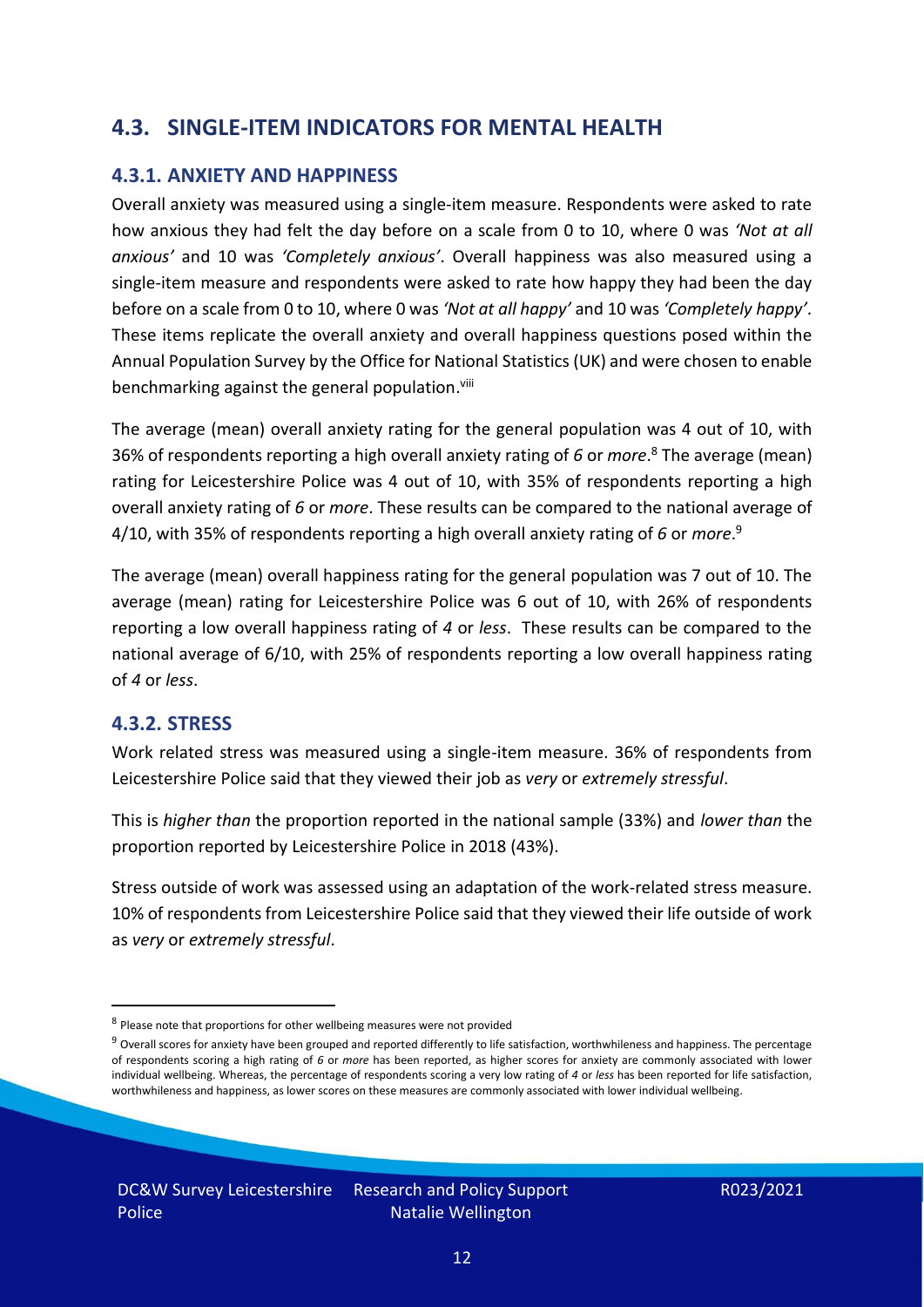#### **4.3.4. MENTAL HEALTH OVERVIEW**

A top-level broad overview of mental health and wellbeing was established using an item that asked respondents to indicate whether they had experienced feelings of stress, low mood, anxiety, or other difficulties with their health and wellbeing over the last 12 months. 74% of respondents from Leicestershire Police indicated that they had experienced feelings of stress, low mood, anxiety, or other difficulties with their health and wellbeing over the last 12 months; with 92% of these respondents also indicating that these feelings were caused by, or made worse by work.

#### **4.3.5. MENTAL WELLBEING**

Respondents' mental wellbeing was measured using the Short Warwick-Edinburgh Mental Wellbeing Scale,<sup>ix</sup> which asked them to rate their experience during the last two weeks for seven positively framed items. A metric score was calculated which indicated participants' overall wellbeing. The higher the score is, the better their overall wellbeing is thought to be.<sup>10</sup>

The metric score for Leicestershire Police is presented in *Table 6* below across years. This is also alongside the metric score for the national sample across years.

| <b>Table 6:</b> Average (mean) metric score for the Short Warwick-<br>Edinburgh Mental Wellbeing Scale | 2016                     | 2018 | 2020 |
|--------------------------------------------------------------------------------------------------------|--------------------------|------|------|
| Force-level figures                                                                                    | $\overline{\phantom{a}}$ | 20   | 21   |
| National figures                                                                                       | 19                       | 20   | 21   |

 $10$  The Short Warwick-Edinburgh Mental Wellbeing Scale was developed by the Universities of Warwick, Edinburgh and Leeds in conjunction with NHS Health Scotland (© University of Warwick, 2006).

DC&W Survey Leicestershire Police

Research and Policy Support Natalie Wellington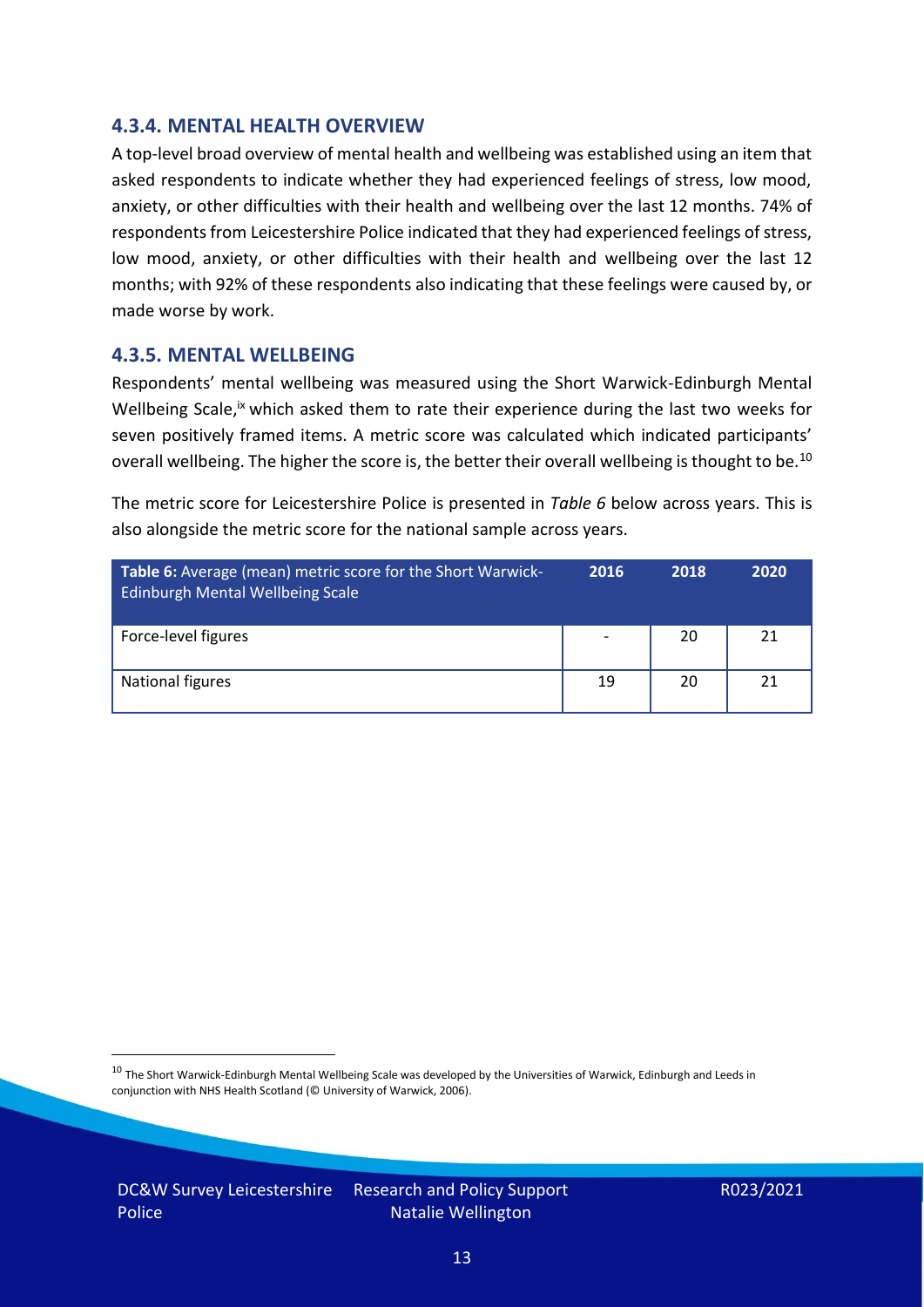## <span id="page-13-0"></span>**5. ABSENCE BEHAVIOUR**

### **5.1. ABSENCE**

45% of respondents from Leicestershire Police reported *one* or *more* days of sickness absence and 23% of respondents indicated that at least one day of their sickness absence was attributable to stress, depression, or anxiety.

The national proportion of respondents who had taken *one* or *more* days of sickness absence was 48% and 32% of respondents indicated that at least one day of their sickness absence was attributable to stress, depression, or anxiety.

#### **5.2. PRESENTEEISM AND LEAVEISM**

Presenteeism is the act of attending work while ill. This has been shown to be associated with subsequent health decline, particularly in relation to burnout, $x$  and can lead to elevated absenteeism.<sup>xi</sup> Moreover, evidence suggests that presenteeism can compound the effects of the initial illness and negatively influence job satisfaction, resulting in negative job attitudes and withdrawal from work.<sup>xii</sup>

Leaveism is a term to describe hidden sickness absence and work undertaken during rest periods. A core dimension of leaveism includes using allocated time off such as annual leave entitlements to take time off when they are in fact unwell. Findings for Leicestershire Police across years are presented in *Table 7* below.

| Table 7: Proportion of respondents reporting the<br>following absence behaviour once or more over the<br>previous 12 months |                             | 2016 | 2018 | 2020 |
|-----------------------------------------------------------------------------------------------------------------------------|-----------------------------|------|------|------|
| Presenteeism                                                                                                                | Due to Physical health      |      | 76%  | 61%  |
|                                                                                                                             | Due to Psychological health |      | 70%  | 64%  |
| <b>Using</b><br>annual leave to<br>take time off due to<br>health                                                           | Due to Physical health      |      | 40%  | 30%  |
|                                                                                                                             | Due to Psychological health |      | 43%  | 43%  |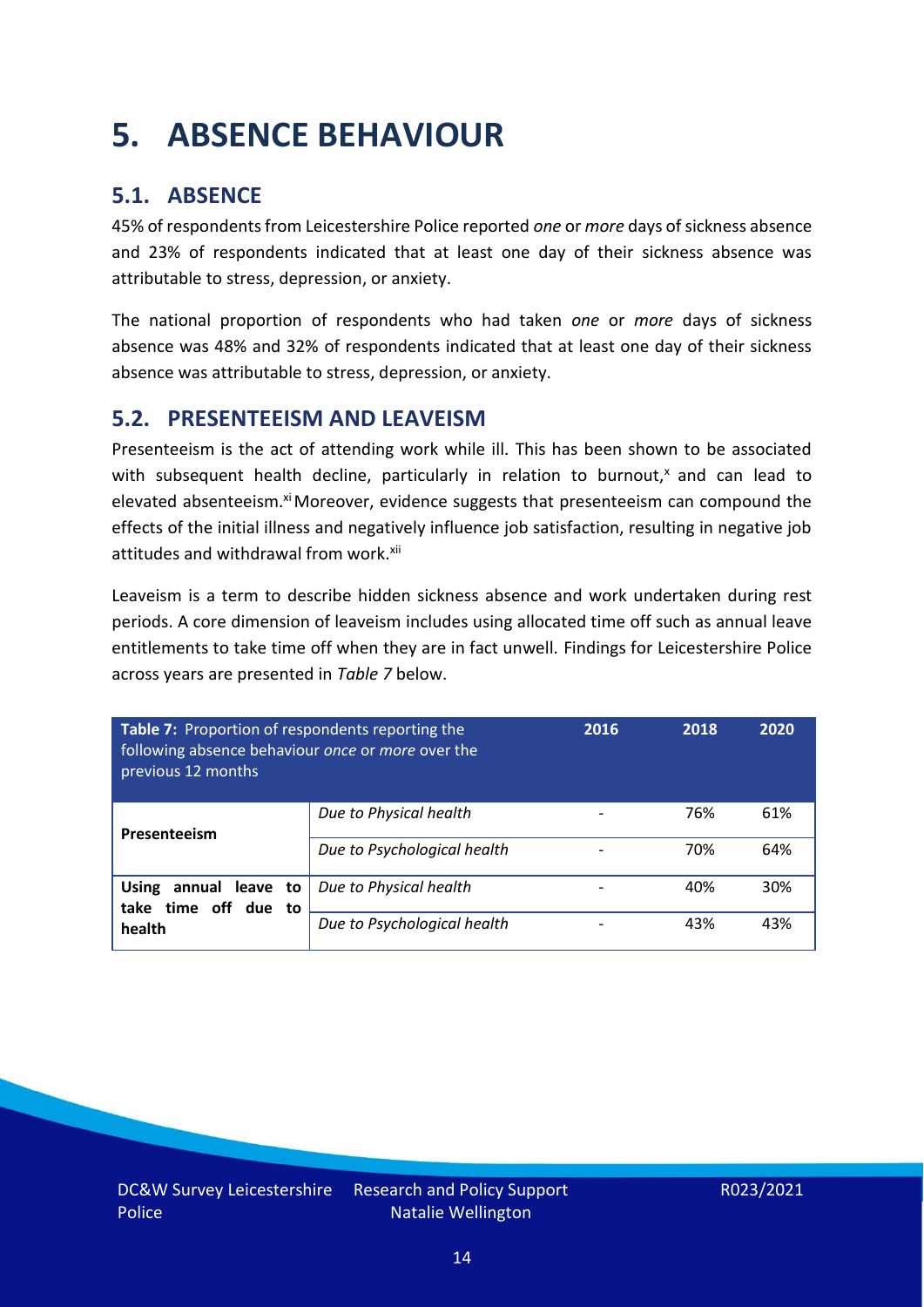## <span id="page-14-0"></span>**6. VIOLENCE AND PHYSICAL INJURIES**

### **6.1. VIOLENCE**

Verbal and physical violence was assessed using four questions regarding how often officers received verbal insults, verbal threats, spitting assaults, unarmed physical attacks, and attacks with a weapon from members of the public over the previous 12 months. Findings for Leicestershire Police are presented in *Table 8* below.

**Table 8**: Force level figures for frequency of verbal and physical violence from members of the public

| Type of violent victimisation                                                          | Proportion of respondents indicating frequency<br>of experience as at least once a week |      |      |
|----------------------------------------------------------------------------------------|-----------------------------------------------------------------------------------------|------|------|
|                                                                                        | 2016                                                                                    | 2018 | 2020 |
| Verbal insults (e.g. swearing, shouting, abuse)                                        |                                                                                         | 36%  | 29%  |
| Verbal threats (e.g. threat of hitting, threat of<br>kicking)                          |                                                                                         | 24%  | 18%  |
| Spitting assaults (i.e. being deliberately spat<br>$upon)$ <sup>11</sup>               | $\cdots$                                                                                | 4%   | 3%   |
| Unarmed physical attacks (e.g. struggling to get<br>free, wrestling, hitting, kicking) |                                                                                         | 14%  | 11%  |
| Use of a deadly weapon (e.g. stick, bottle, axe,<br>firearm)                           |                                                                                         | 2%   | 0%   |

### **6.2. INJURIES**

19% of Leicestershire Police respondents reported that they had suffered *one or more* injuries that required medical attention as a result of **work-related violence** in the last year.

This is *higher than* the proportion reporting *one or more* injuries as a result of **work-related violence** in the national sample (16%) and *the same as* the proportion reported by Leicestershire Police in 2018 (19%).

14% of Leicestershire Police respondents reported that they had suffered one or more injuries that required medical attention as a result of **work-related accidents** in the last year.

 $11$  Data on spitting assaults is not available for the year 2016 as the item was not included until the 2018 iteration of the survey.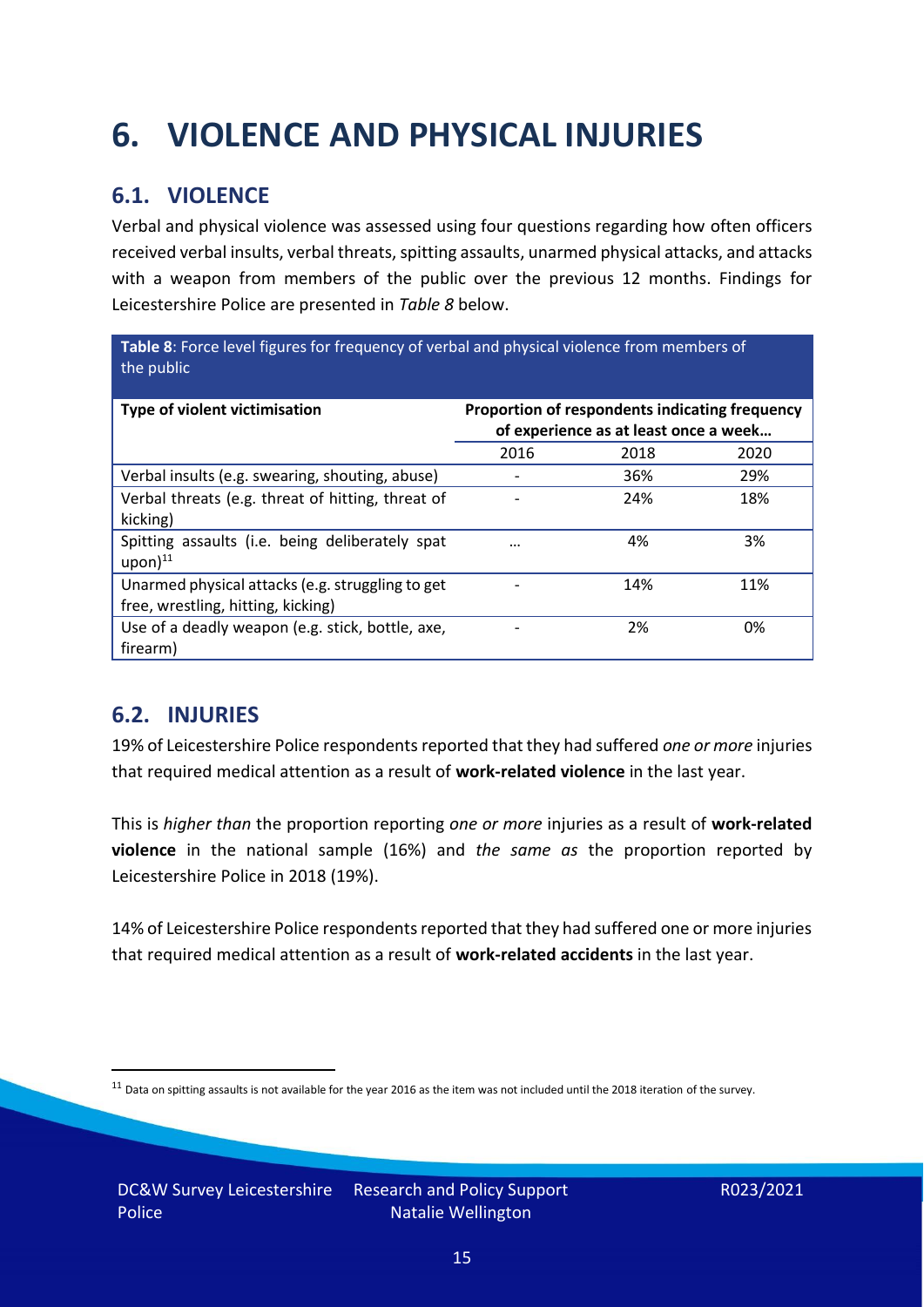This is *higher than* the proportion reporting *one or more* injuries as a result of **work-related accidents** in the national sample (11%) and *lower than* the proportion reported by Leicestershire Police in 2018 (15%).

Natalie Wellington

R023/2021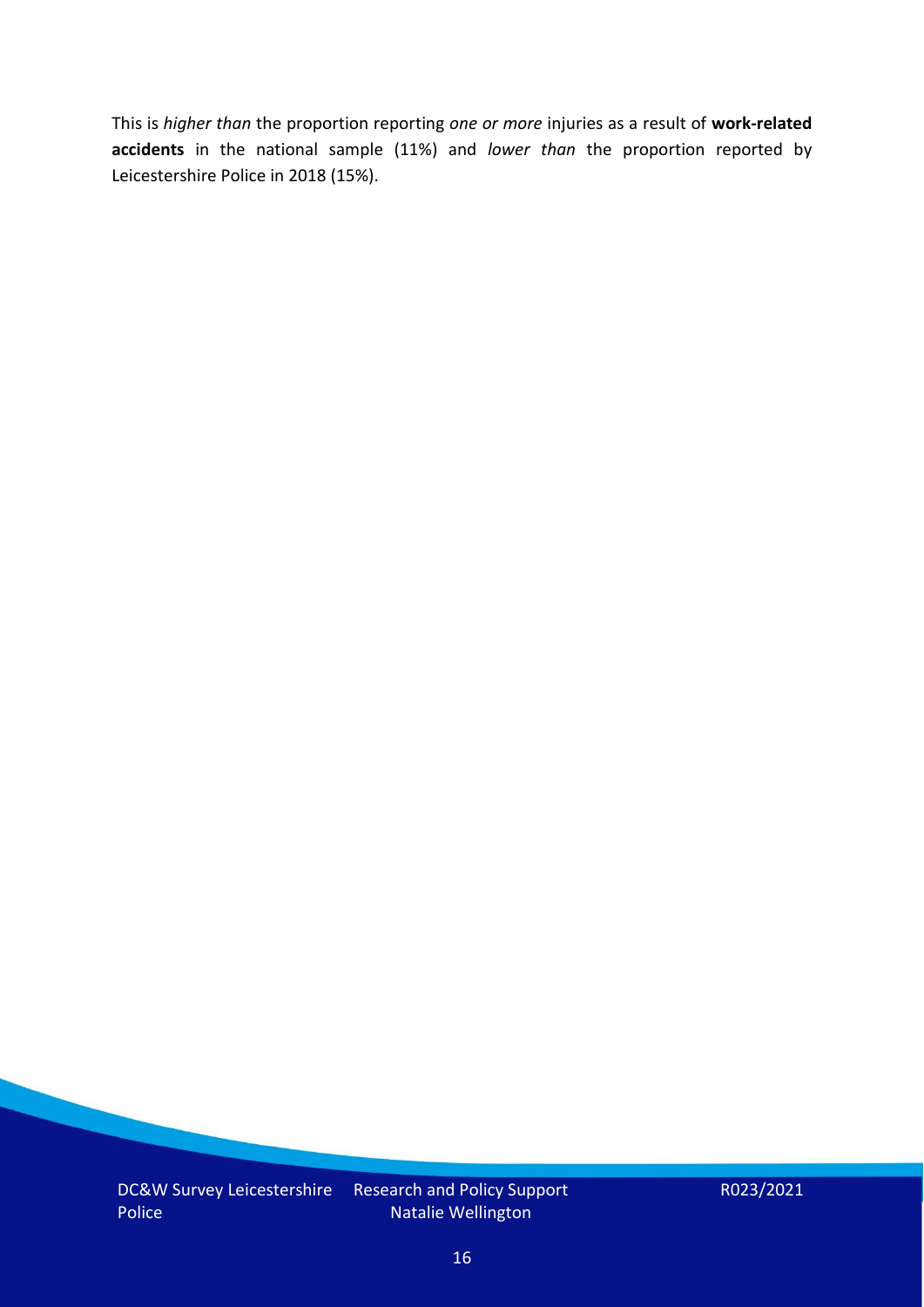# <span id="page-16-0"></span>**7. ORGANISATIONAL SUPPORT FOR MENTAL HEALTH AND WELLBEING**

### **7.1. DISCLOSURE**

Respondents who indicated that they had sought help for difficulties with mental health and wellbeing were presented with additional questions concerning disclosure to a line manager. 62% of respondents from Leicestershire Police, for whom it was applicable, reported that they had disclosed seeking mental health and wellbeing support to their line managers. This can be compared with 65% reported by Leicestershire Police in 2018.

#### **7.2. MENTAL HEALTH AND WELLBEING SUPPORT SERVICES**

Respondents were asked about mental health and wellbeing support services that are *reactive* (services that aim to help those that are already experiencing difficulties with their mental health and wellbeing), and *proactive* (services that aim to help people prevent difficulties with mental health and wellbeing from developing). Key findings for Leicestershire Police are displayed in the tables below, with *Table 9* displaying both national and local proportions.

**Table 9**: Proportion of respondents reporting that they are *aware* of reactive and proactive mental health and wellbeing support services that their force offers

| <b>Questions</b>                                                                                                                                                                                                                   | Proportion of respondents |                  |
|------------------------------------------------------------------------------------------------------------------------------------------------------------------------------------------------------------------------------------|---------------------------|------------------|
|                                                                                                                                                                                                                                    | Force-level figures       | National figures |
| Reported being aware of reactive services that their force<br>offers to support the mental health and wellbeing of its<br>employees (e.g. counselling, helpline services, peer<br>support groups etc.)                             | 77%                       | 74%              |
| Reported being aware of proactive services that their<br>force offers to support the mental health and wellbeing<br>of its employees (e.g. resilience training, mindfulness<br>workshops, mental health awareness programmes etc.) | 51%                       | 43%              |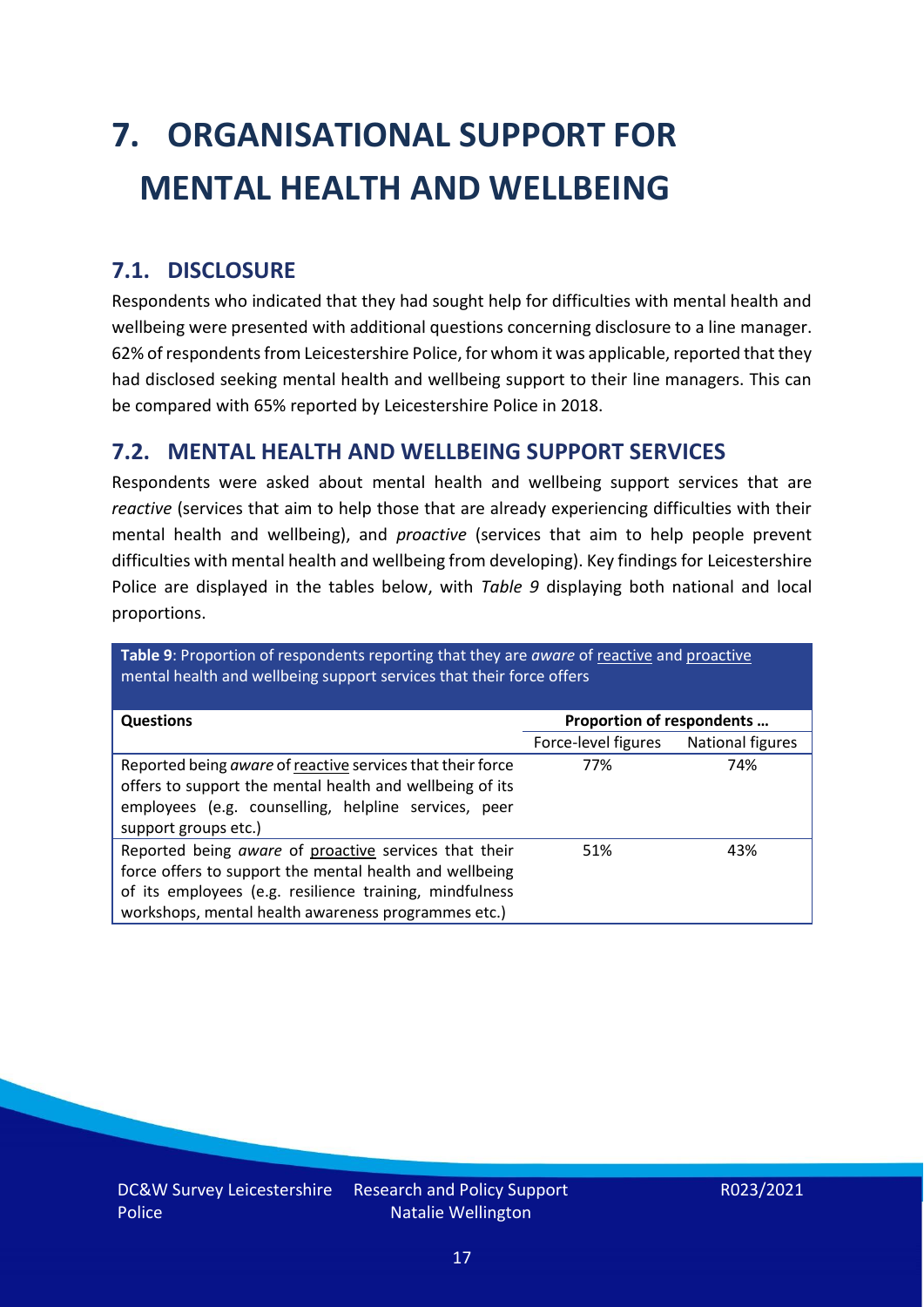### <span id="page-17-0"></span>**8. COVID-19 CRISIS**

Questions about the COVID-19 crisis have been included in this year's survey to help to better understand the impacts of working within the police service during this period. This section of the report specifically focusses on the personal impact of the COVID-19 crisis on officers, whilst organisational impacts have been reported at contextually appropriate points throughout the report.<sup>12</sup>

Respondents were asked whether they think they have or have had COVID-19. Comparisons for both national and local proportions are shown in *Table 10* below.

| Table 10: Proportion of respondents reporting whether<br>they have or have had COVID-19 | <b>Force-level</b><br>figures | <b>National</b><br>figures |
|-----------------------------------------------------------------------------------------|-------------------------------|----------------------------|
| Yes, confirmed by a positive antigen or antibody test                                   | 4%                            | 3%                         |
| Yes, based on strong personal suspicion or medical advice                               | 21%                           | 23%                        |
| No                                                                                      | 51%                           | 47%                        |
| Unsure                                                                                  | 25%                           | 27%                        |

26% of respondents from Leicestershire Police said that they were *very* or *extremely worried* about the impact that the COVID-19 crisis will have on them personally. This can be compared to the national sample, where 22% said that they were *very* or *extremely worried* about the impact that the COVID-19 crisis will have on them personally.

Respondents from Leicestershire Police were asked about their concern over the issues displayed in *Table 11* below (national and local proportions are shown).

| Proportion of respondents |                                                                                                   |
|---------------------------|---------------------------------------------------------------------------------------------------|
| Force-level               | <b>National</b>                                                                                   |
| figures                   | figures                                                                                           |
| 38%                       | 34%                                                                                               |
|                           |                                                                                                   |
| 29%                       | 23%                                                                                               |
|                           |                                                                                                   |
| 38%                       | 37%                                                                                               |
|                           |                                                                                                   |
| 25%                       | 25%                                                                                               |
|                           | Table 11: Proportion of respondents reporting that they were very or extremely concerned over the |

<sup>12</sup> For more information please see the introduction to this report on page 3.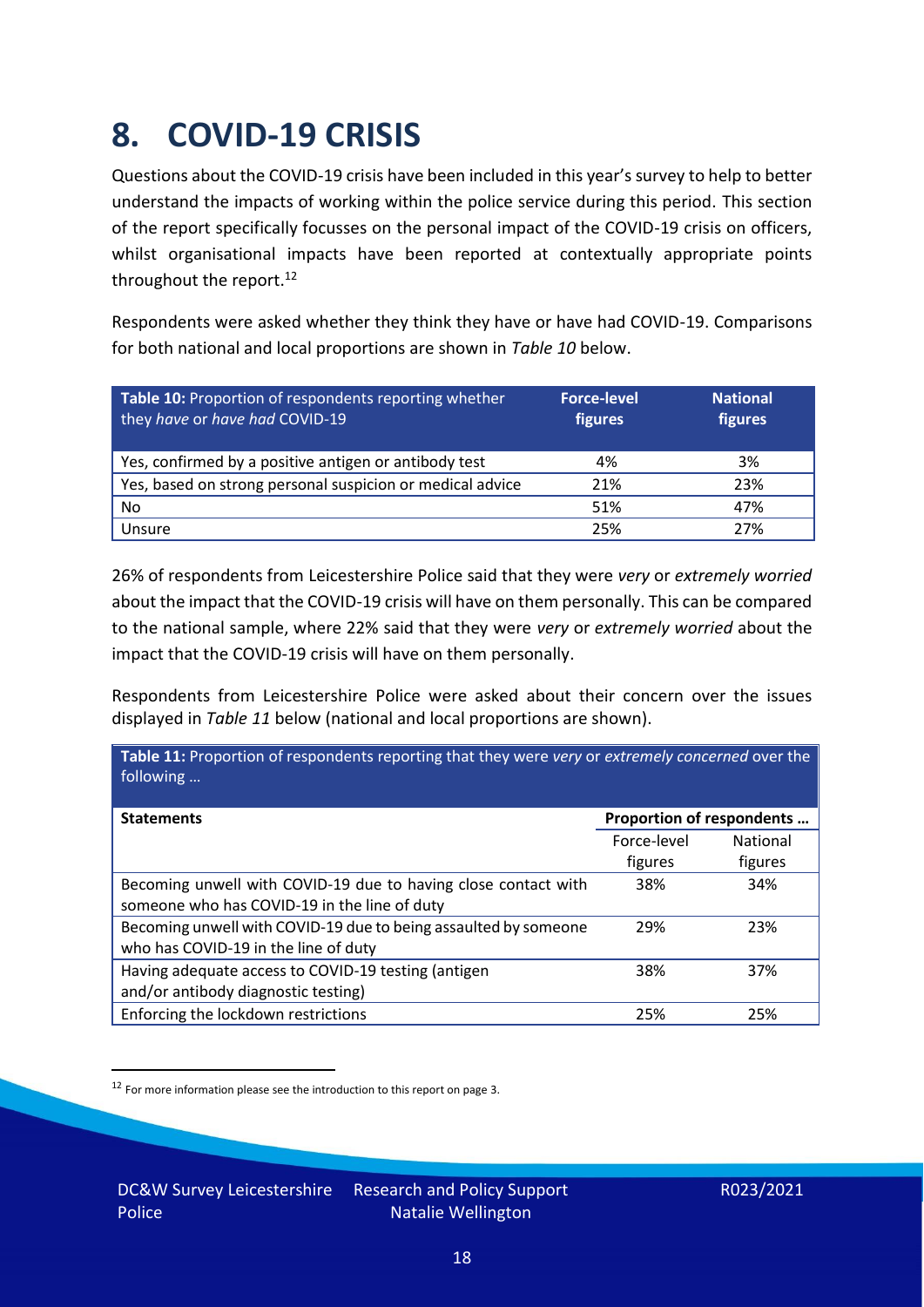Furthermore, 27% of respondents from Leicestershire Police reported that they *disagreed* or *strongly disagreed* that they have all the equipment they personally need to protect them from COVID-19 whilst at work. This can be compared to the national sample, where 39% reported that they *disagreed* or *strongly disagreed* that they have all the equipment they personally need to protect them from COVID-19 whilst at work.

Research and Policy Support Natalie Wellington